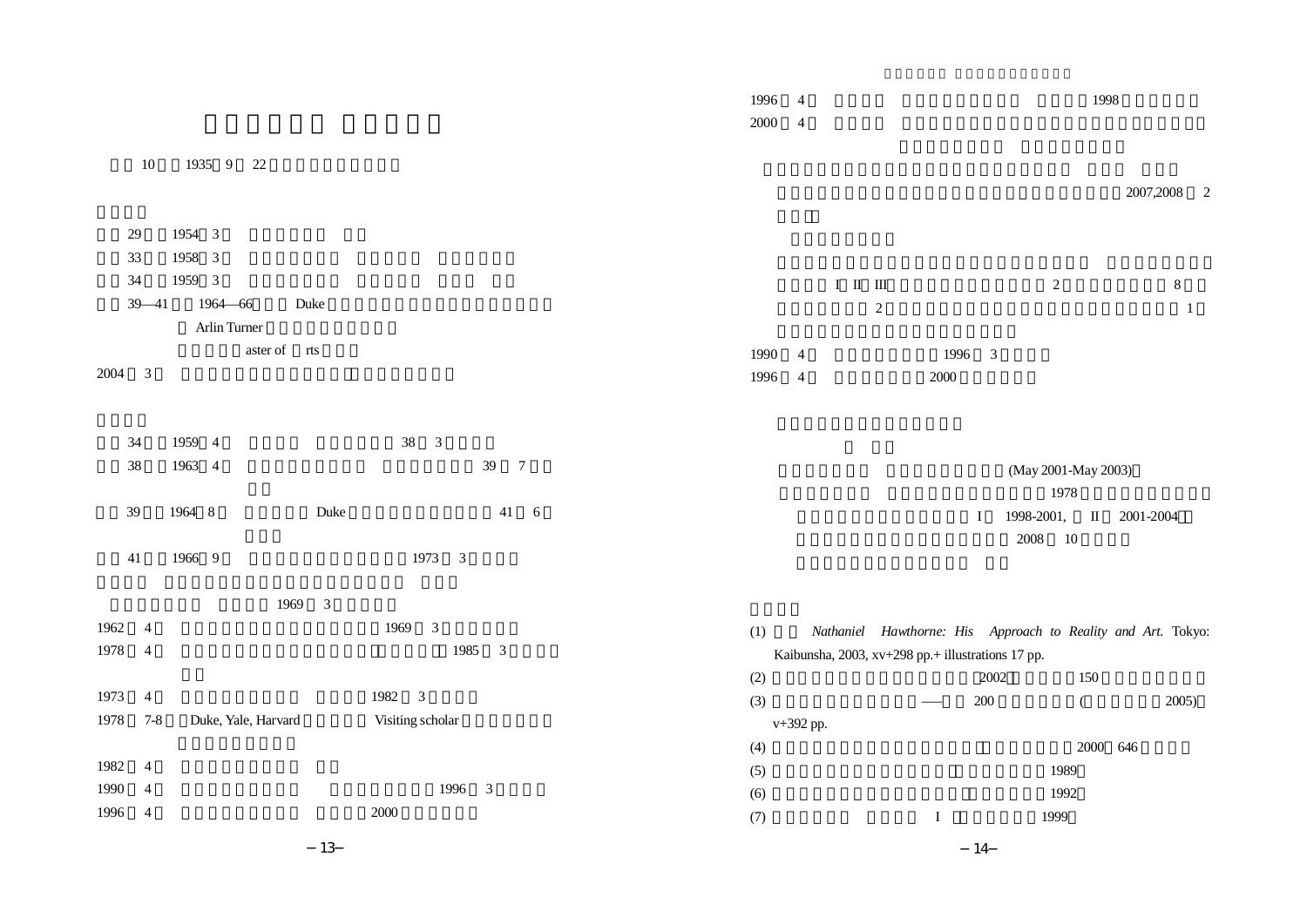15 2009 5

| (8)                                                            | 1996                                                                      | 2003 pp. 116-138.                                                               |                             |                                                                                   |
|----------------------------------------------------------------|---------------------------------------------------------------------------|---------------------------------------------------------------------------------|-----------------------------|-----------------------------------------------------------------------------------|
| (9)                                                            | , 1997                                                                    | (17)                                                                            | 1973<br>48 pp.              |                                                                                   |
| (10)                                                           | Civilizational Soul: Essays in Comparative Civilizations (Koujinsha,      | (18)                                                                            | 8                           | 2002 pp. 89-95.                                                                   |
| Tokyo 2009 3                                                   |                                                                           | (19)                                                                            | J                           |                                                                                   |
|                                                                |                                                                           |                                                                                 | No. $1($                    | 1996)                                                                             |
|                                                                |                                                                           | (20) "Civilizations and Morals: legitimacy, the Line of Succession, and Polity" |                             |                                                                                   |
|                                                                | (1) "A Case Study of East-West Synthesis: The Philosophical Background of | No. 2                                                                           |                             |                                                                                   |
| Emerson's 'Over-Soul' and 'Brahma.""                           |                                                                           |                                                                                 |                             | (21) "The Vistas of Comparative Civilizations," in Comparative Civilizations      |
|                                                                | 1966 pp. 315-330.                                                         |                                                                                 |                             | Review, No. 45 (Dayton, Ohio, U.S.A.: International Society for the Comparative   |
| (2) "Physical Appearance in Hawthorne's Fiction,"              | 1967<br>7                                                                 | Study of Civilizations, Fall 2001) pp. 51-67.                                   |                             |                                                                                   |
| pp. 1-71.                                                      |                                                                           | (23) "Toynbee's View of Religion in a Multi-Religious World,"                   |                             | 14<br>25                                                                          |
| (3) "A Study of Choruses from 'The Rock' by T. S. Eliot,"      | 10                                                                        |                                                                                 | No. 7 pp. 11-18.            |                                                                                   |
| 1970 pp.11-26.                                                 |                                                                           | (24)                                                                            | 14                          | 25<br>No. 7                                                                       |
|                                                                | (4) "Hawthorne's View of Destiny in The House of the Seven Gables,"       | pp. 117-130.                                                                    |                             |                                                                                   |
| 1972 pp. 1-54.<br>14                                           |                                                                           |                                                                                 |                             | (25) "Women in Civilization: After Equality-What? In the Case of Women in         |
| (5) "Reality in Hawthorne's Fiction,"                          | 15<br>1973 pp. 15-40.                                                     | Modern Japan,"                                                                  | No. 3                       | $10 \quad 3$<br>25<br>pp. 49-53.                                                  |
| (6) "The Image of Christ in Billy Budd, Sailor,"               | 1973<br>16                                                                | (26) "Civilization and Religion in Toynbee,"                                    |                             | No. 3<br>10                                                                       |
| pp. 21-32.                                                     |                                                                           | 25<br>pp. 41-48.<br>3                                                           |                             |                                                                                   |
| (7) "What Can We Learn from Hawthorne?"                        | 1975 pp. 1-14.<br>20                                                      | (27) "Global Ethics in Practice,"                                               |                             | No. 6 pp. 47-53<br>13                                                             |
| (8) "Hawthorne: Encounters between America and Europe,"        | 23                                                                        | 25<br>3<br>pp. 49-53.                                                           |                             |                                                                                   |
| 1977 pp. 7-26.                                                 |                                                                           | (28)                                                                            |                             |                                                                                   |
| $($ )                                                          | 25<br>1978 pp. 85-92.                                                     |                                                                                 |                             | 1963 102 pp.                                                                      |
|                                                                | (10) "The Blithedale Romance: Hawthorne's View of Social Reform,"         |                                                                                 |                             |                                                                                   |
| 26<br>1978 pp. 45-66.                                          |                                                                           | (29) "Hiroike Chikuro and Mori Ogai as Cultural Initiators in Modern Japan"     |                             |                                                                                   |
| (11) "Art and Artists in The Marble Faun,"                     | 31<br>1981 pp. 1-25.                                                      | 59                                                                              |                             |                                                                                   |
|                                                                | (12) Hawthorne's The American Claimant Manuscripts: An Identity Crisis,"  | (30)                                                                            |                             | no. 25<br>- (                                                                     |
| 40                                                             | 1985 pp. 167-182.                                                         | 1988                                                                            | 9 ) pp. 119-156 & vii-viii. |                                                                                   |
| (13)                                                           | 1995 pp. 32-45.                                                           |                                                                                 |                             | (31) "For the Internationalization of Moralogy-a Tentative Reply to Dr. Lauwerys' |
| $(14)$ R.W.                                                    | 1996 pp. 29-49.<br>2                                                      | Proposals on National Ortholinon-"                                              |                             |                                                                                   |
| (15)                                                           |                                                                           | $(32)$ [                                                                        | — Lauwerys                  |                                                                                   |
|                                                                | 2000 pp. 169-196.                                                         | $\frac{31}{2}$                                                                  | 32                          | No. 8                                                                             |
| (16) "Hawthorne's Deeper Sense of Reality in His Later Years." | 9                                                                         | pp. 122-143 pp. 103-122<br>54                                                   |                             |                                                                                   |
|                                                                |                                                                           |                                                                                 |                             |                                                                                   |